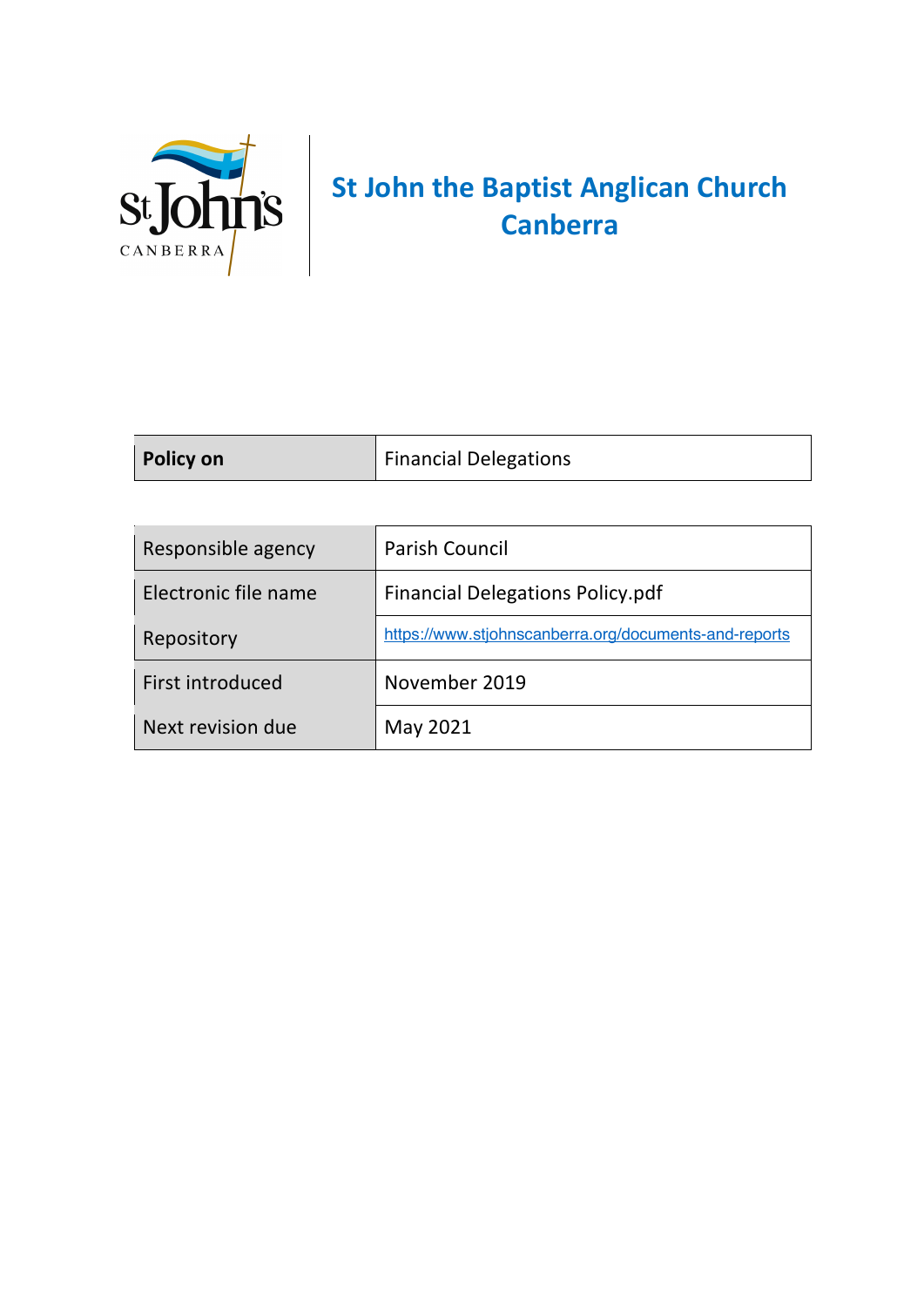## **LEGISLATION AND STANDARDS**

This policy is bound by The Master Policy of the Parish (www.stjohnscanberra.org) Parish Council Login) which recognises the Five Marks of Mission of the Anglican Communion and the Governance of the Diocese Ordinance as the foundations on which our actions are based.

Relevant legislation: Governance of the Diocese Ordinance 2012

## **PRINCIPLES**

- 1. Financial transactions, both manual and electronic, including cash handling, are essential components of the business life of the Parish.
- 2. Proper controls on how financial matters are handled are important to protect the assets of the Parish and also those people who are authorised to have delegated financial responsibility.
- 3. Financial controls are exercised by authorising certain people to undertake financial transactions on behalf of the Parish and by delegating to those so-authorised prescribed limits on how they use their authority.
- 4. Only Parish Council can grant financial authorisations and delegations.
- 5. Authorisations and delegations are granted to positions and not persons.
- 6. Those persons authorised to approve electronic payments are called "signatories."
- 7. With limited exceptions, as prescribed by Parish Council, all financial transactions must involve two authorised persons. See Procedures 8 and 9.
- 8. A financial delegation limit authorises persons to approve transactions in value up to that limit.
- 9. The financial transactions of the Parish include but are not limited to
	- a. Accepting cash through offertories
	- b. Accepting cash donations
	- c. Accepting cash payments
	- d. Banking cash
	- e. Responsibility for a petty cash float
	- f. Issuing petty cash re-imbursements
	- g. Approving invoices for payment
	- h. Approving electronic payments
	- i. Authorising the movement of funds between Parish accounts
	- j. Approving the asset mix of Parish investments
	- k. Accessing trust funds
- 10. Financial transactions undertaken by those with appropriate delegations must be within the provisions of
	- a. the Parish budget or as otherwise agreed by Parish Council
	- b. the budget of the Schoolhouse Museum or as otherwise agreed by the Schoolhouse Museum Board of Management.
- 11. Appropriate agencies of the Diocese, such as the Anglican Investment and Development Fund, will be informed of sections of this policy that are relevant to their inter-relationship with the Parish.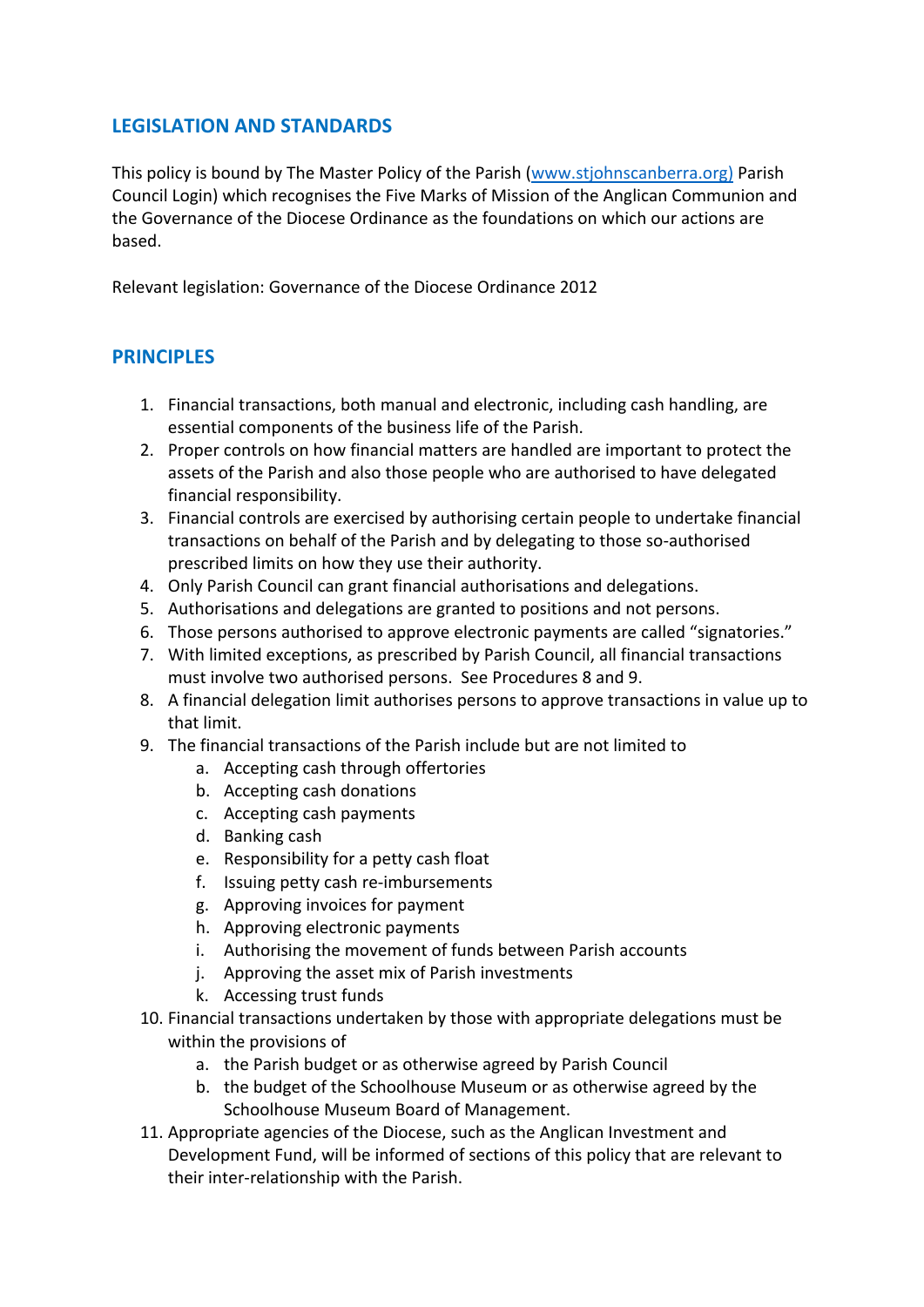## **PROCEDURES**

- 1. Pursuant to this policy only Parish Council grants financial authority and limits of delegation.
- 2. Those Parish positions authorised to undertake financial transactions, the scopes of their authorities, and the limits of delegation are given in Appendix 1.
- 3. Parish Council can designate one of its members, in addition to its office-bearers, to have delegation in respect of approving electronic payments and thus being a signatory to Parish accounts.
- 4. Appendix 1 can only be varied by resolution of Parish Council. Such a variation will constitute a revision to this policy and will accordingly be recorded as such in the minutes of Parish Council.
- 5. Changes to the limits of delegation are approved by Parish Council; the person in the respective position must signify in writing or by email their acceptance of that change before it is given effect.
- 6. It is recognised that, notwithstanding authorisation and delegation being given to specified positions in the Parish, banks and other financial institutions recognise natural people when granting access by signatories to accounts.
- 7. Variation in the signatories to a Parish account, but not the limits of delegation:
	- a. Requires the approval of two churchwardens, or the Treasurer and one churchwarden
	- b. Requires the agreement of the newly proposed signatory

At the next meeting of Parish Council, the change of signatories will be recorded in the minutes, on the advice of the Treasurer.

- 8. It is recognised that in the case of accepting significant cash donations it is not possible on every occasion to have two authorised persons in attendance. In such cases the person accepting the donation should make a brief note on the receipt copy for the transaction indicating that it was not possible for there to be two authorised persons in attendance.
- 9. In the case of the Schoolhouse Museum, volunteers on duty during opening hours are authorised to accept small cash payments or donations, even though they may be the only person on duty.
- 10. All cash donations and payments are to be receipted, even for anonymous donors. It is recognised that individual receipts may not be issued for small amounts of cash, but the aggregate of those amounts must be recorded at the earliest opportunity.
- 11. All payments must be made against tax invoices, with the exception of petty cash items, for which receipts must be produced.
- 12. The Schoolhouse Museum does not operate a petty cash payment and reimbursement system.
- 13. By resolution of Parish Council, the delegation limits of two named signatories can be varied for a specific period to allow payment of an invoice which exceeds the delegations of any Parish position. A copy of the resolution will be sent to the Anglican Investment and Development Fund to enable the transaction to occur.
- 14. In the unlikely event that a transaction is to be approved by authorised persons with differing levels of delegation then the lesser of the two delegations applies to the transaction.